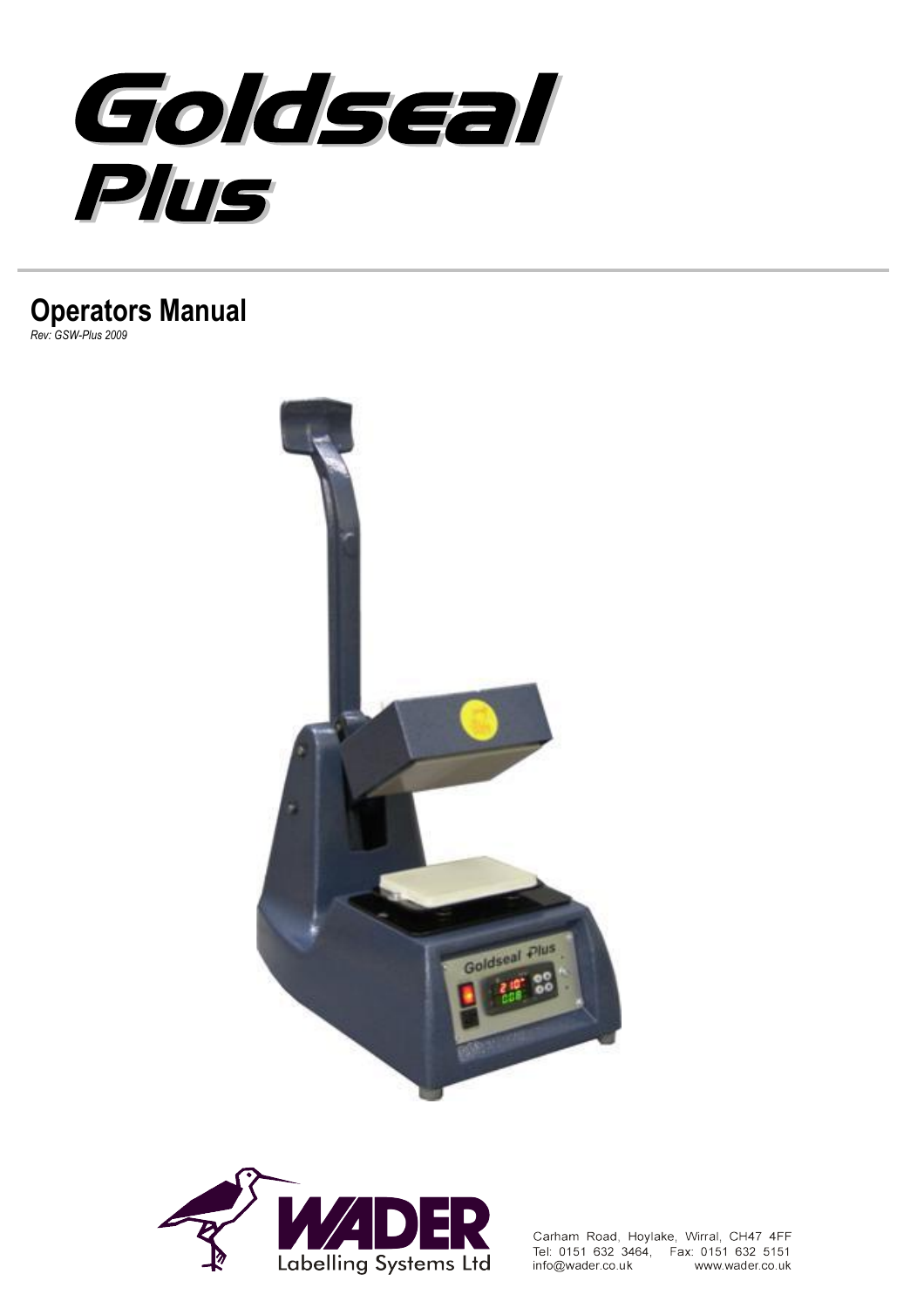

#### *Features*

The new Plus machine use a powerful microprocessor PID *(Proportional plus Integral plus Derivative)* controller utilizing flash memory processors which allow custom features and high standard of temperature accuracy.

PID controllers prevent oscillation around the temperature set point and adjust the power output to avoid overshoot and offset, for a more reliable and stable temperature. Dual display of temperature and time dwell. SSR controlled heating element.

### *Unpacking & Set-up*

- Remove the heat press from the packing case and retain all the packing.
- Mount the press on a solid surface ensuring it is located near a mains outlet.
- Plug the mains cable into the rear of the machine and connect to: 240 Volt AC, single-phase mains supply (standard wall socket)
- Depress the **on / off** switch and the control will illuminate as below and perform a self diagnostic for a few seconds.

IMPORTANT: THE WIRING IN THIS MAINS LEAD IS COLOURED IN ACCORDANCE WITH THE FOLLOWING CODE: - GREEN & YELLOW- EARTH / BLUE – NEUTRAL / BROWN - LIVE THIS EQUIPMENT MUST BE EARTHED.





The machine will now start to heat up. Please note for the later part of the heating cycle approximately 10°C before the set point the heating cycle will slow down this is the PID control bringing the temperature up by pulsing the element supply to avoid temperature overshoot.

The first line of the controller display (in red) is the current temperature. When the machine is first switched on it will display the temperature of the platen and gradually heat up to the set point. The controller above is indicating 203°C this means the machine is ready to use. The second display (green) line is the timer set point in seconds currently set to 8 seconds.



*The machine is delivered set to standard factory settings as above but you may wish to change these for different materials or marking products.*

You may check your settings at any time simply by pressing the  $\mathbb{P}$  key and the temperature set-point will be displayed, press  $\mathbb{P}$  again and the timer set-point will be displayed, press  $\mathbb{P}$  a third time and the control goes back to the standard screen display

#### *To Change the Temperature & Timer Set Points*

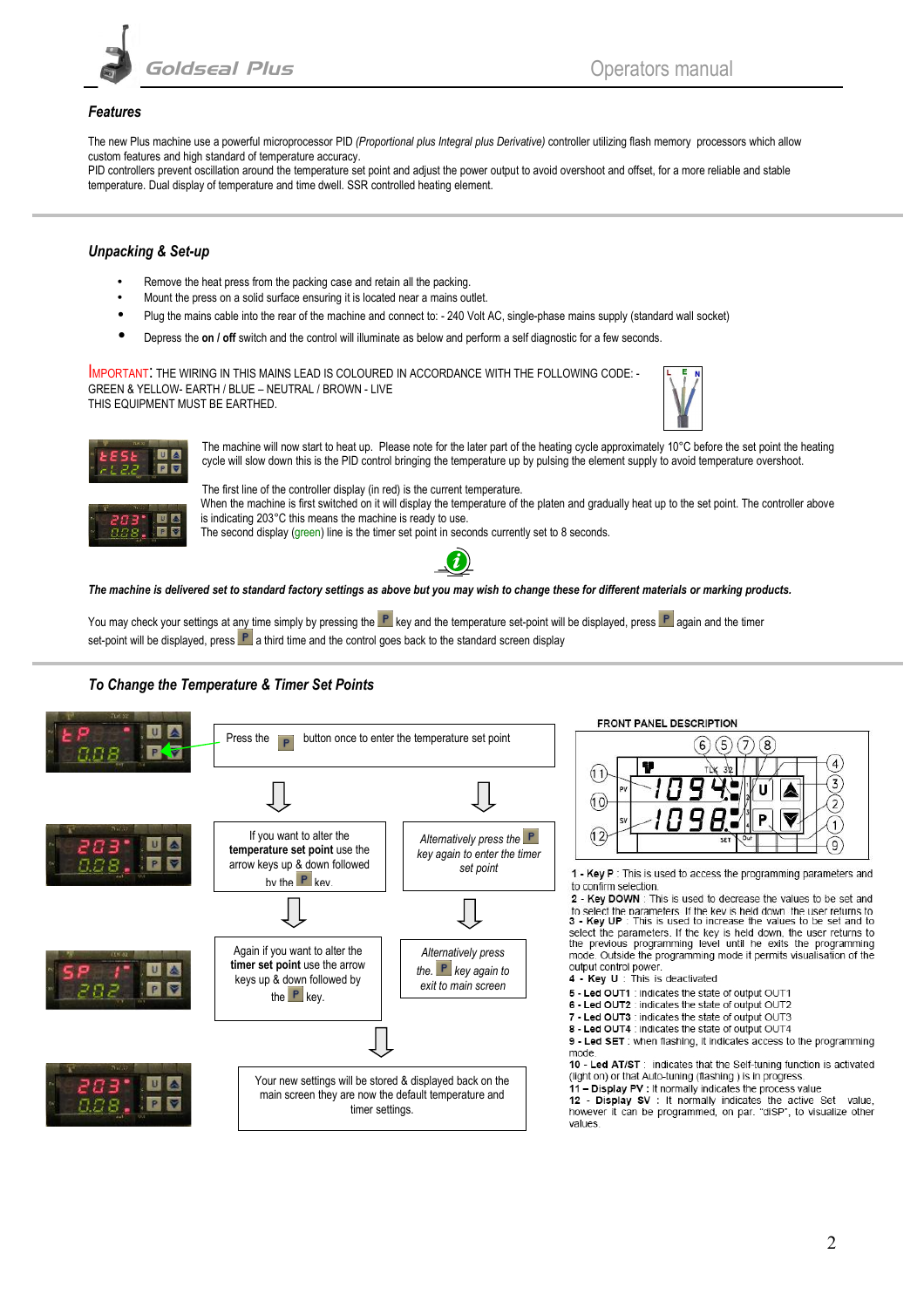

#### *To Operate the Hand Press*

- Ensure that the temperature & Timer setting are correct.
- You may check your settings at any time simply by pressing the **P** key and the temperature set-point will be displayed, press **P** again and the timer set-point will be displayed, press **P** a third time and the control goes back to the standard screen display
- Place the part of the garment/article to be marked onto the silicone pressure pad.
- Pull the handle forward into the locked position, ensuring the garment is firmly clamped between the heat plate and pressure pad. (Make sure that your hands are away from the heated platen when using the heat press).
- The timer display will now start a countdown.
- After completion of the above the buzzer will sound when the pre-set time has elapsed, the handle should then be lifted back to it full extent.

Before operating the machine at the start of each day carry out a sealing procedure without any garment or transfers this will remove any moisture from the pad.

#### *Pressure Pad Assembly*

The silicone pressure pad and assembly should be maintained and kept in good condition at all times.

A worn silicone pressure pad will effect the quality of transfer marking / fusing and should be replaced when showing signs of wear. (*See parts list*). After a long duration of time it may be found that there is a loss of pressure through the pressure pad assembly, this can be rectified by replacing the pressure springs located under the pressure plate.

*Never allow the heat plate to rest on the silicone pressure pad when the press is not in use.*

#### *PTFE Heat Plate Cover*

A PTFE cover is fitted to the heat plate, which allows the surface to be wiped clean should it become marked. New PTFE covers may be fitted to the heat plate when **WARM** *(not hot)* and has been cleaned to remove residue of the old PTFE.

#### *Design Change*

With a policy of constant improvement and/or modifications to meet changing conditions, the right is reserved to change the design and/or specifications at any time without prior notification, therefore no guarantee can be given as to the accuracy of the information contained in this instruction book.

#### *Guarantee*

This press is guaranteed to be free from defects in materials and workmanship **\*\*** for a period of 12 months from the proven date of delivery or installation. Should, in our opinion, any part of this press be defective in materials or workmanship it will be replaced or repaired free of charge *(excluding any travelling costs / carriage costs which will be charged at our discretion)* provided that the press has been installed and operated in the correct manner and not subjected to misuse. A charge will be made for any costs incurred if a reported fault on the press is found to be due to incorrect installation, operation and/or incorrect materials being used, as it is the responsibility of the press user to ensure the suitability of the materials operating through the press. **\*\*** *Exclusions - Pressure Pad GSW-16, PTFE GSW-*18

#### *Application details for Wader Products*

Your press should have the following settings: -**Temperature: - 200 / 210** °**C** *(application dependent)* **Pressure: - 20 PSI Time Dwell: - 8-10 seconds** The above is only a basic guideline you may need to change settings for special materials. To alter the settings see page 3.

> **We recommend that THERMAL materials / clothing are not used on this heat press.** *Contact Sales For Special Material Settings.*

#### *Specifications*

Supply Voltage 230 / 240 Volt AC. 500watt (8x6 - 700 Watt)., Microprocessor PID Temperature/Timer Control Unit. *Allowances should be made when P.A.T. testing*. 240v Mica plate heating element including 40" leads and integral earth. Cast Aluminium construction. Dry weight of 14 kg (8x6 15 kg).

#### *Maintenance*

Lubricate toggle linkage at **regular intervals** with light machine oil, this will ensure a long life of the toggle assembly and also a smooth operation.

Keep top PTFE cover in good condition.

Ensure that the silicone pad is in good condition.

Never clean the machine with abrasive cleaners or solvents that may damage the product.

Check all fasteners are tightened to the correct torque. This is particularly important with the heat plate fixing as these are under extreme heat and strain.



**This machine is designed for application of heat-seal transfers, tape, badges and patches only.**

- **Please ensure the manufacturers operating instructions are adhered to.**
- **A colour copy of this manual plus all the Wader machinery can be downloaded from the website [www.wader.co.uk](http://www.wader.co.uk/) We recommend a qualified engineer inspect the machine at six Monthly intervals**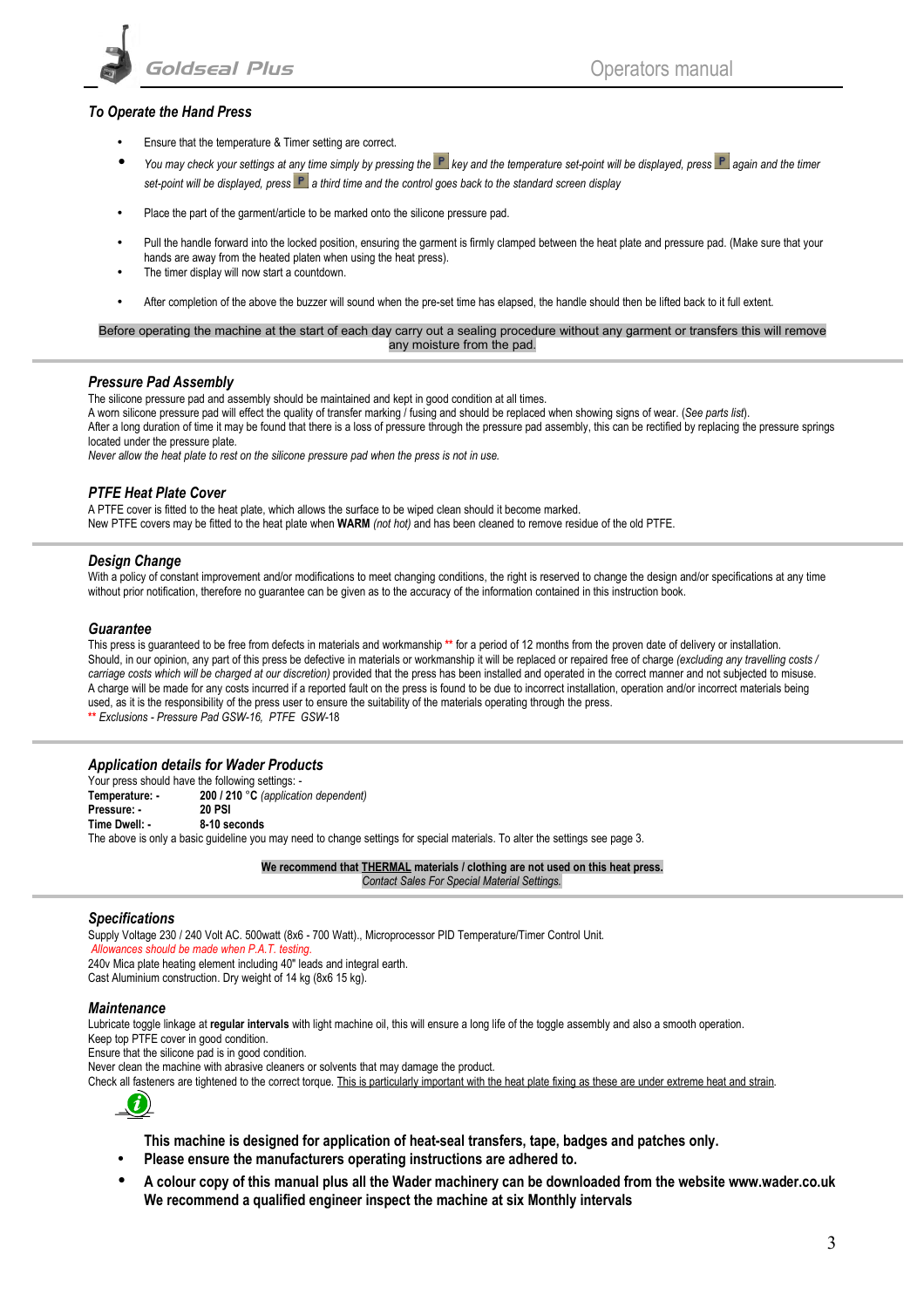

### *Fault Finding*

#### *No Mains light Or Control Display*

Check the supply to press and condition of fuses (front panel & plug) Is the press switched on? Control Unit Transformer output of 12vac ?

#### *Heat plate fails to get warm (refer to fig.2)*

Does the element have continuity? *\** Does the probe have resistance? Is the relay switching over? (check SSR, and coil supply)

#### *RTD Probe.*

To test the probe condition remove completely from press and measure the resistance at room temperature using a multimeter. Then warm the probe if the resistance changes the probe is working correctly. This will only give you an approximation of the condition of the part.

#### *Sealing Pressure Low.*

Severely worn pad Over compressed springs Toggle links worn

#### *Timer Buzzer*

Toggle arm not making contact with micro-switch Faulty micro-switch, check switching with meter. Buzzer faulty check AC power supply to buzzer 230VAC.

### *Controller Error Codes*

| Error | Reason                  | Action                      |  |  |  |
|-------|-------------------------|-----------------------------|--|--|--|
| .     | Probe interrupted       | Verify<br>the<br>correct    |  |  |  |
| uuuu  | The measured variable   | connection between probe    |  |  |  |
|       | is under the probe's    | and instrument and then     |  |  |  |
|       | limits (under-range)    | verify<br>the correct       |  |  |  |
| 0000  | The measured variable   | functioning of the probe    |  |  |  |
|       | is over the probe's     |                             |  |  |  |
|       | limits (over-range)     |                             |  |  |  |
| ErAt  | Auto-tuning not         | Swap the instrument<br>to   |  |  |  |
|       | possible because the    | OFF control (OFF) and then  |  |  |  |
|       | process value is higher | to automatic control (rEG)  |  |  |  |
|       | (with "Func" =HEAt)     | in order to make the error  |  |  |  |
|       | than [SP-  SP/2 ] or    | message disappear.          |  |  |  |
|       | lower (with "Func"      | Once the error has been     |  |  |  |
|       | =CooL) than<br>ISP+     | found, try to repeat<br>the |  |  |  |
|       | ISP/211.                | auto-tuning.                |  |  |  |
| Error | Reason                  | Action                      |  |  |  |
| noAt  | not<br>Auto-tuning      | Check the functioning of    |  |  |  |
|       | finished within<br>12   | probe and actuator and try  |  |  |  |
|       | hours                   | to repeat the auto-tuning.  |  |  |  |
| LbA   | control<br>Loop         | Check the working of probe  |  |  |  |
|       | interrupted             | and actuator and swap the   |  |  |  |
|       | (Loop break alarm)      | instrument to (rEG) control |  |  |  |
| ErEP  | Possible anomaly<br>οf  | Push key "P"                |  |  |  |
|       | the EEPROM memory       |                             |  |  |  |
|       |                         |                             |  |  |  |

Safety First When working on the heat press remember to always DISCONNECT the mains supply before removing covers or guards. Never allow your hands to be in a position that they may be trapped by the heat plate when you bring the handle down.



Pink Red Blue White Yellow Brown

|                                             |                                                                                                                 | REV<br>DWG NO          | PLUSWIRE      | $1$ OF 1          |
|---------------------------------------------|-----------------------------------------------------------------------------------------------------------------|------------------------|---------------|-------------------|
| <b>Plus</b> Wiring Diagram                  | © <b>MADER</b> Labelling Systems Limited                                                                        |                        |               | SHEET<br>In House |
|                                             |                                                                                                                 | Date                   | 13 July 2005  | Ξ                 |
|                                             |                                                                                                                 | <b>SIZE</b>            | $\frac{1}{2}$ | SCALE             |
| (unless otherwise stated)<br>Internal Wires | Plain copper stranded conductor with<br>CSA(mm <sup>2</sup> ) 0.75 Strands / Dia 24/0.2<br>PVC sheath.<br>Gamp. | Engineering Department |               | Roy Goodier       |